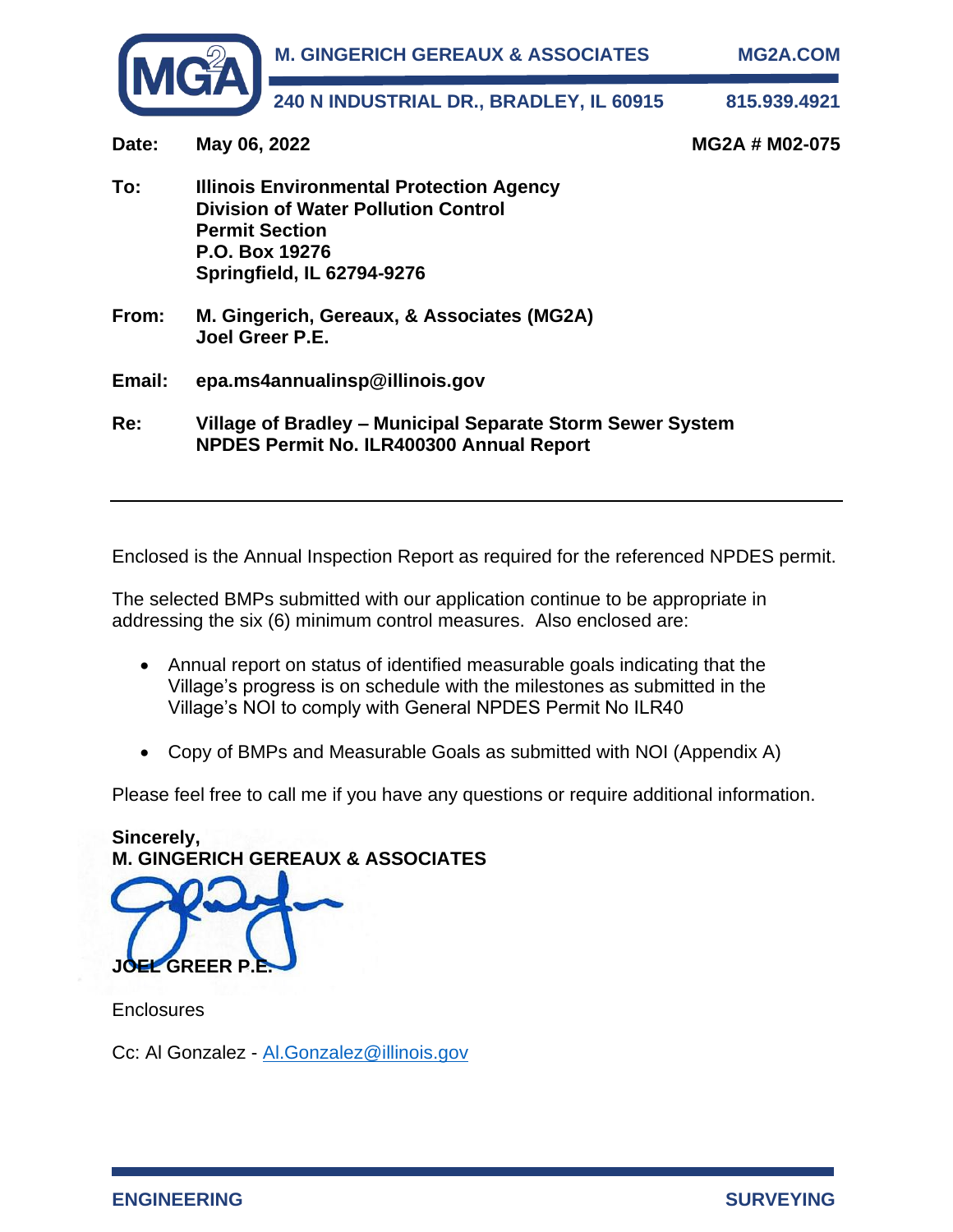

**Illinois Environmental Protection Agency** 

| Bureau of Water • 1021 N. Grand Avenue E. • P.O. Box 19276 • Springfield • Illinois • 62794-9276                                                                                                                                                                                                                                        |                |                                            |                         |
|-----------------------------------------------------------------------------------------------------------------------------------------------------------------------------------------------------------------------------------------------------------------------------------------------------------------------------------------|----------------|--------------------------------------------|-------------------------|
|                                                                                                                                                                                                                                                                                                                                         |                | <b>Division of Water Pollution Control</b> |                         |
| for NPDES Permit for Storm Water Discharges from Separate Storm Sewer Systems (MS4)                                                                                                                                                                                                                                                     |                | <b>ANNUAL FACILITY INSPECTION REPORT</b>   |                         |
|                                                                                                                                                                                                                                                                                                                                         |                |                                            |                         |
| This fillable form may be completed online, a copy saved locally, printed and signed before it is submitted to the<br>Compliance Assurance Section at the above address. Complete each section of this report.                                                                                                                          |                |                                            |                         |
| Report Period: From March, 2021                                                                                                                                                                                                                                                                                                         | To March, 2022 |                                            | Permit No. ILR40 0300   |
| MS4 OPERATOR INFORMATION: (As it appears on the current permit)                                                                                                                                                                                                                                                                         |                |                                            |                         |
| Name: Village of Bradley                                                                                                                                                                                                                                                                                                                |                | Mailing Address 1: 147 South Michigan      |                         |
| Mailing Address 2:                                                                                                                                                                                                                                                                                                                      |                |                                            | County: Kankakee        |
| City: Bradley                                                                                                                                                                                                                                                                                                                           |                | State: IL<br>Zip: 60915                    | Telephone: 815-933-3715 |
| Contact Person: Terry Memenga<br>(Person responsible for Annual Report)                                                                                                                                                                                                                                                                 |                | Email Address: tjmemenga@bradleyil.org     |                         |
| Name(s) of governmental entity(ies) in which MS4 is located: (As it appears on the current permit)                                                                                                                                                                                                                                      |                |                                            |                         |
| Village of Bradley                                                                                                                                                                                                                                                                                                                      |                | Kankakee County                            |                         |
| <b>Bourbonnais Township</b>                                                                                                                                                                                                                                                                                                             |                | Kankakee Township                          |                         |
| THE FOLLOWING ITEMS MUST BE ADDRESSED.                                                                                                                                                                                                                                                                                                  |                |                                            |                         |
| A. Changes to best management practices (check appropriate BMP change(s) and attach information<br>regarding change(s) to BMP and measurable goals.)                                                                                                                                                                                    |                |                                            |                         |
| 1. Public Education and Outreach                                                                                                                                                                                                                                                                                                        |                | 4. Construction Site Runoff Control        |                         |
| 2. Public Participation/Involvement                                                                                                                                                                                                                                                                                                     |                | 5. Post-Construction Runoff Control        |                         |
| 3. Illicit Discharge Detection & Elimination                                                                                                                                                                                                                                                                                            |                | 6. Pollution Prevention/Good Housekeeping  |                         |
| B. Attach the status of compliance with permit conditions, an assessment of the appropriateness of your identified best<br>management practices and progress towards achieving the statutory goal of reducing the discharge of pollutants to the<br>MEP, and your identified measurable goals for each of the minimum control measures. |                |                                            |                         |
| C. Attach results of information collected and analyzed, including monitoring data, if any during the reporting period.                                                                                                                                                                                                                 |                |                                            |                         |
| D. Attach a summary of the storm water activities you plan to undertake during the next reporting cycle (including an<br>implementation schedule.)                                                                                                                                                                                      |                |                                            |                         |
| E. Attach notice that you are relying on another government entity to satisfy some of your permit obligations (if applicable).                                                                                                                                                                                                          |                |                                            |                         |
| F. Attach a list of construction projects that your entity has paid for during the reporting period.                                                                                                                                                                                                                                    |                |                                            |                         |
| Any person who knowingly makes a false, fictitious, or fraudulent material statement, orally or in writing, to the Illinois EPA<br>commits a Class 4 felony. A second or subsequent offense after conviction is a Class 3 felony. (415 ILCS 5/44(h))                                                                                    |                |                                            |                         |
|                                                                                                                                                                                                                                                                                                                                         |                |                                            | 5/6/2022                |
| Qwner Signature:                                                                                                                                                                                                                                                                                                                        |                |                                            | Date:                   |
| <b>Joel Green</b>                                                                                                                                                                                                                                                                                                                       |                |                                            | MG2A - Village Engineer |
| Printed Name:                                                                                                                                                                                                                                                                                                                           |                |                                            | Title:                  |
| EMAIL COMPLETED FORM TO: epa.ms4annualinsp@illinois.gov                                                                                                                                                                                                                                                                                 |                |                                            |                         |
| or Mail to: ILLINOIS ENVIRONMENTAL PROTECTION AGENCY<br><b>WATER POLLUTION CONTROL</b><br><b>COMPLIANCE ASSURANCE SECTION #19</b><br>1021 NORTH GRAND AVENUE EAST<br>POST OFFICE BOX 19276<br>SPRINGFIELD ILLINOIS 62794-9276                                                                                                           |                |                                            |                         |

This Agency is authorized to require this information under Section 4 and Title X of the Environmental Protection Act (415 ILCS 5/4, 5/39). Failure to disclose this information may result in: a civil penalty of not to exceed \$50,000 for the violation and an additional civil penalty of not to exceed \$10,000 for each day during IL 532 2585 which the violation continues (415 ILCS 5/42) and may also prevent this form from being processed and could result in your application being denied. This form WPC 691 Rev 6/10 has been approved by the Forms Management Center.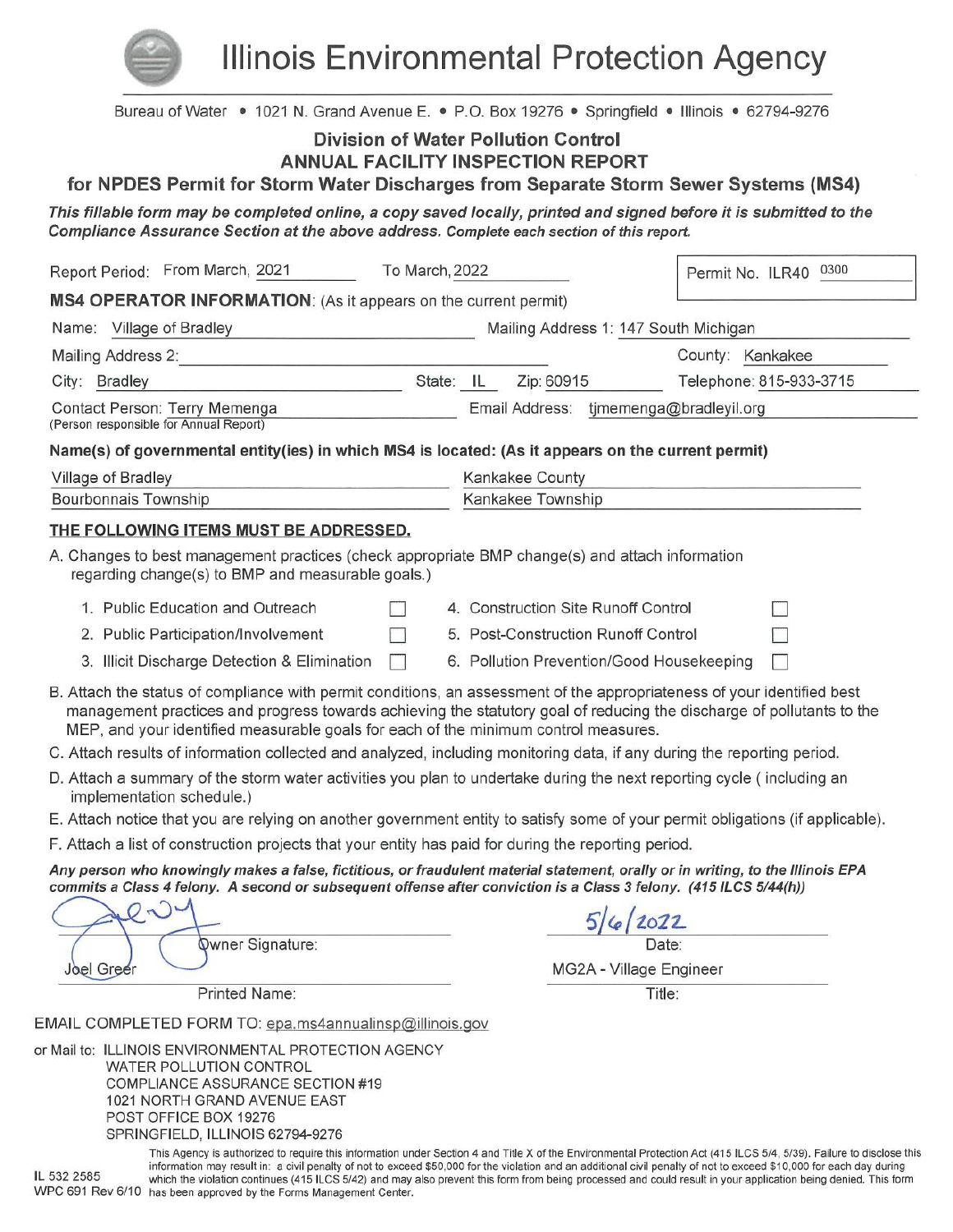

**Item "A"** 

**"Changes to Best Management Practices" The following BMP's were changed as described below for the Year 5 Milestones from the Notice of Intent.**

No changes

**Item "B"** 

**"Status of compliance with permit conditions, an assessment of the appropriateness of your identified best management practices and progress towards achieving the statutory goal of reducing the discharge of pollutants to the MEP, and your identified measurable goals for each of the minimum control measures."**

## **A. PUBLIC EDUCATION AND OUTREACH**

A.1: This past year the Village building department staff distributed SWPPP information with building permits.

## **B. PUBLIC PARTICIPATION/ INVOLVEMENT**

B.4: SWPPP documents to be completed and updated with new permit requirements, Village held public meeting to discuss annual report.

B.6: No particular organization was recognized for reducing pollutants in storm water runoff.

#### **C. ILLICIT DISCHARGE DETECTION AND ELIMINATION**

C.1: The Village continues to conduct field surveys to verify the storm sewer facility locations and update outfall map and inspection locations as needed.

C.2: No revisions to ordinances completed last year.

C.4: Outfalls were visited twice this past year.

# **D. CONSTRUCTION SITE RUNOFF CONTROL /**

D.2: No Revisions have been made, review as necessary and continue.

D.4: Plans were reviewed for conformance to the erosion control and standard ordinances.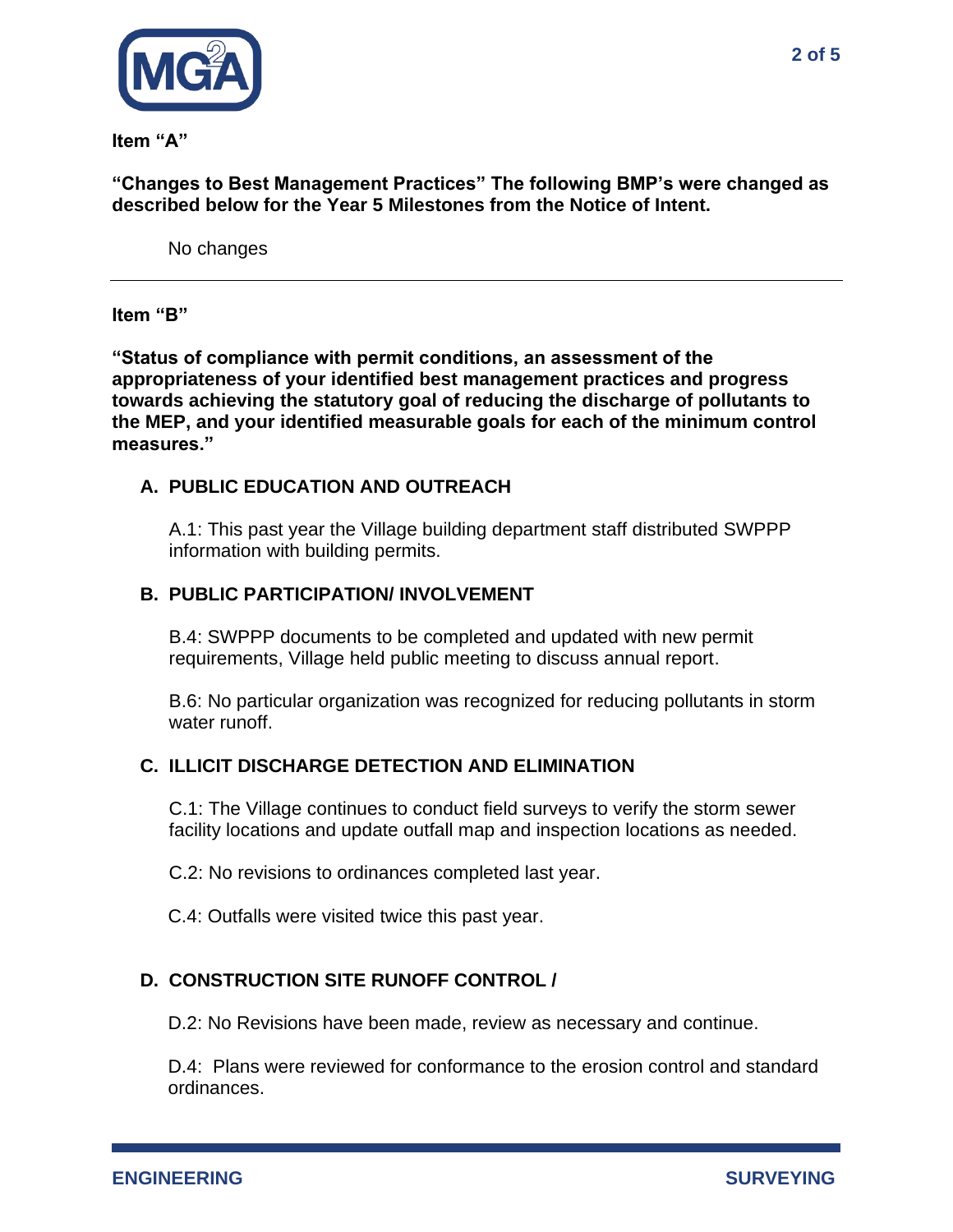

D.6: Periodic visits were conducted at sites to observe proper BMPs were in place, guidance and education was given as needed.

# **E. POST CONSTRUCTION RUNOFF CONTROLS**

E.2: No Revisions have been made, review as necessary and continue.

E.3: The annual site visits of scheduled detention facilities were conducted and reports completed. Ecologist worked on adding diverse plant species, herbicide invasive species, and further extend native plantings as necessary.

E.4: Plans were reviewed for conformance to the erosion control and standard ordinances.

E.5: Periodic visits were conducted at sites to observe proper BMPs were in place, guidance and education was given as needed.

# **F. POLLUTION PREVENTION/ GOOD HOUSE KEEPING**

F.1: Employees have continued training to recognize site construction conditions with inadequate controls. Employees have been performing any necessary maintenance.

F.3: The Village has continued regular street sweeping and inlet clean out operations.

**Item "C"** 

**"Results of information collected and analyzed, including monitoring data, if any during the reporting period".**

N/A - no monitoring data was collected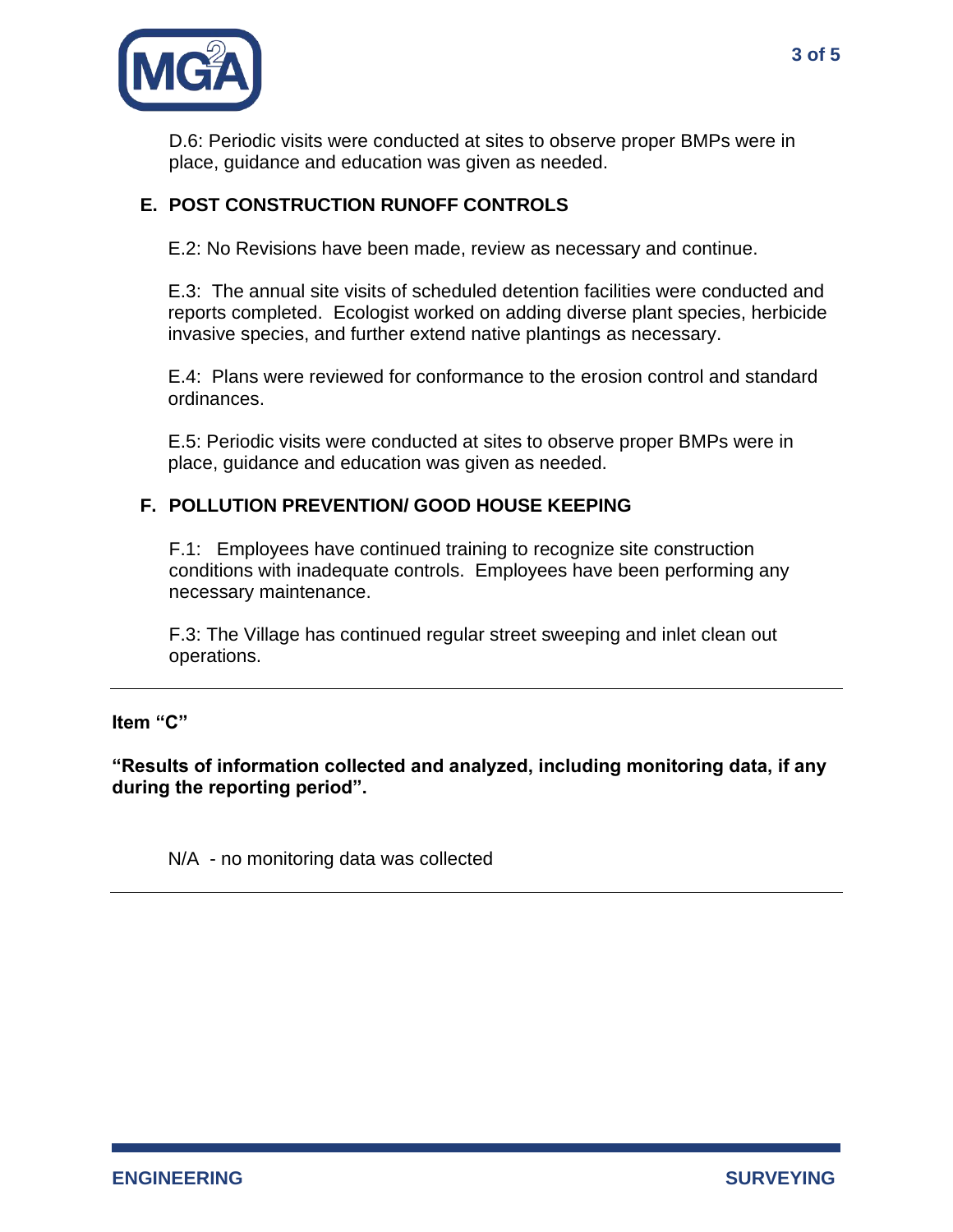

#### **Item "D"**

**"Summary of the storm water activities you plan to undertake during the next reporting cycle (including implementation schedule)."**

**Public meetings will be completed in 2022. Outfall observations will be completed in the spring and fall. Construction site visits will be completed. Plan reviews will be completed Detention pond observations will be completed in the fall of 2022. Employee training will be completed. Street cleaning, leaf pickup, annual dumpster service for residents to dispose of large items.** 

#### **Item "E"**

**"Notice that you are relying on another government entity to satisfy some of your permit obligations".**

N/A

**Item "F"**

**"List of construction projects that your entity has paid for during the reporting period."**

- **1. Annual MFT road maintenance (road overlay, curb, and sidewalk repairs)**
- **2. Various small sewer and drainage projects.**
- **3. Various small street/sidewalk repairs.**
- **4. Various minor sidewalk and curb replacements (50/50 program).**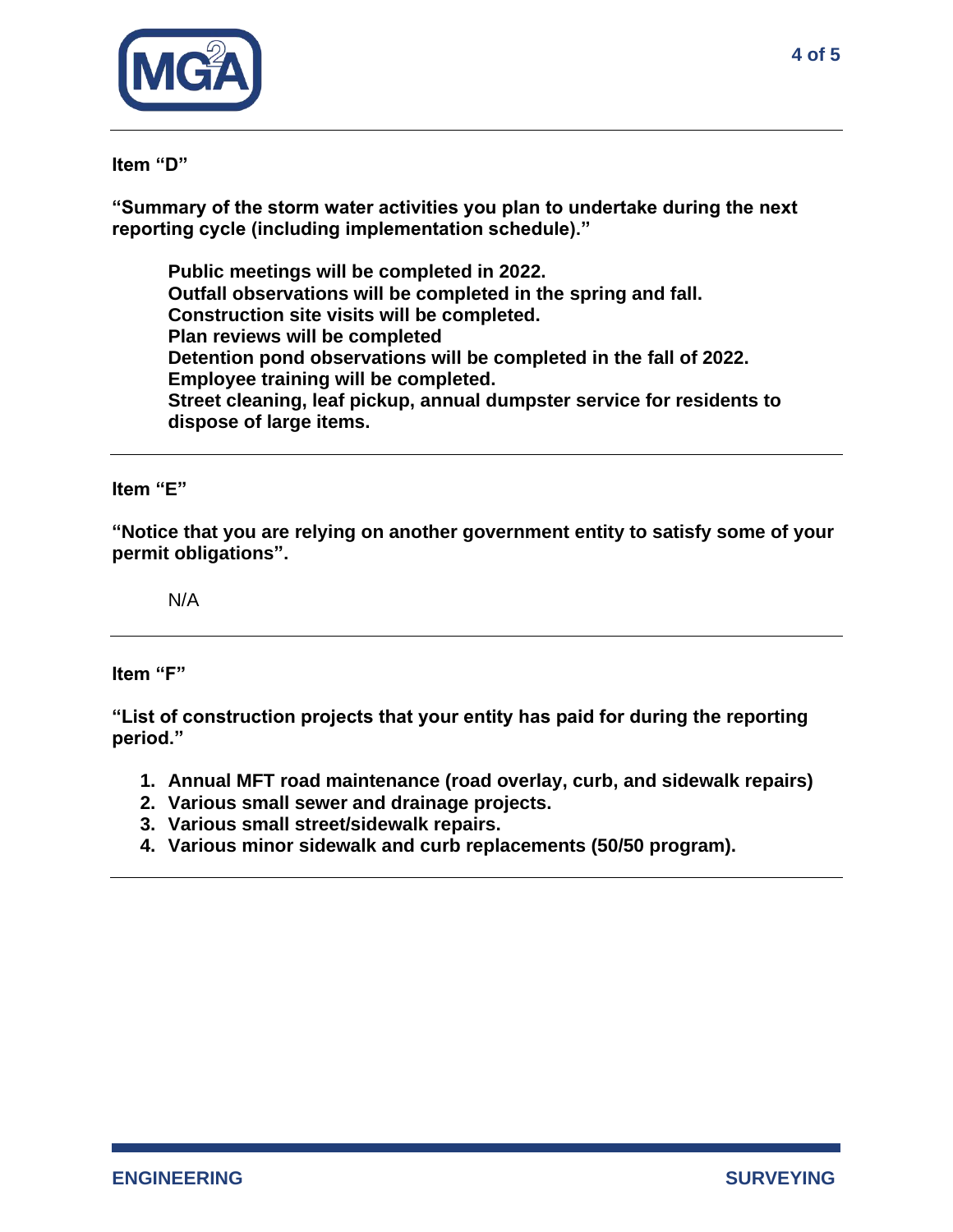

# **APPENDIX "A"**

2016 Notice of Intent :

(Best Management Practices

And

Measurable Goals)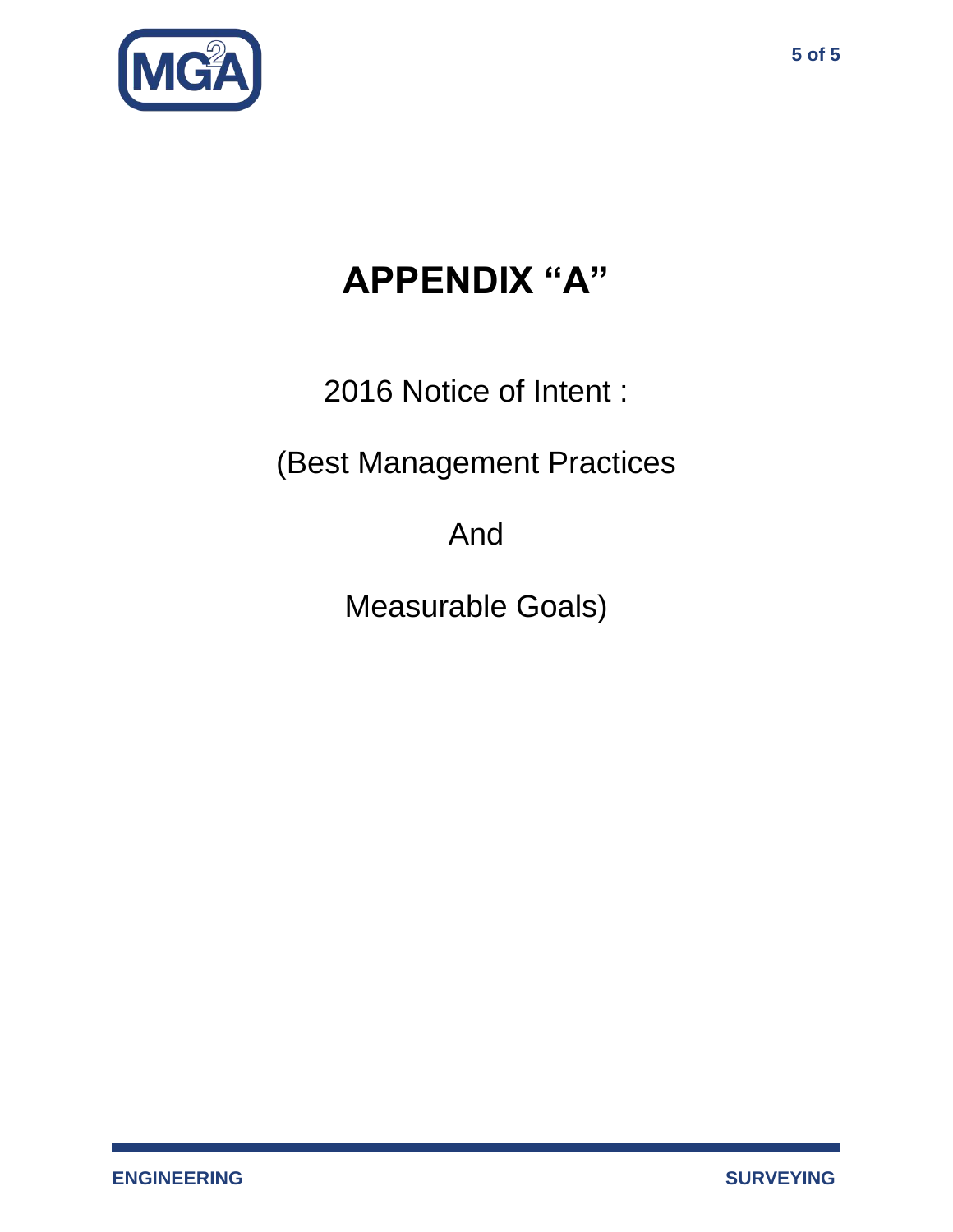

Λ

**Illinois Environmental Protection Agency** 

Bureau of Water • 1021 North Grand Avenue East • P.O. Box 19276 • Springfield • Illinois • 62794-9276

# Notice of Intent for New or Renewal of General **Permit for Discharges from Small Municipal Separate Storm Sewer Systems - MS4's**

| Part I. General Information                                                                               |                                                                                                                                         |
|-----------------------------------------------------------------------------------------------------------|-----------------------------------------------------------------------------------------------------------------------------------------|
| MS 4 Operator Name: Village of Bradley<br>1.                                                              |                                                                                                                                         |
| MS4 Mailing Address: 147 S Michigan Ave<br>2.                                                             |                                                                                                                                         |
| City: Bradley<br><u> La Carlo Carlo de Se</u>                                                             | State: IL                                                                                                                               |
| Operator Type:<br>З.<br>Village<br>the company of the company of                                          | Other:                                                                                                                                  |
| <b>Operator Status:</b><br>4.<br>Local                                                                    | Other:<br>the contract of the contract of the contract of the contract of the contract of                                               |
| 5.<br>Name(s) of governmental entity(ies) in which MS4 is located:                                        |                                                                                                                                         |
| <b>Village of Bradley</b>                                                                                 | <b>Bourbonnais Township</b>                                                                                                             |
| <b>Kankakee County</b>                                                                                    | Kankakee Township                                                                                                                       |
| Area of land that drains to your MS4 in square miles: 2.25<br>6.                                          |                                                                                                                                         |
| Latitude:                                                                                                 | Latitude and Longitude at approximate geographical center of MS4 for which you are requesting authorization to discharge;<br>Longitude: |
| 41<br>09<br>03N<br><b>Degrees</b><br>Minutes:<br>Seconds:                                                 | 87<br>51<br>60W<br>Degrees:<br>Minutes:<br>Seconds:                                                                                     |
| 7.<br>Name(s) of known receiving waters<br>8.                                                             |                                                                                                                                         |
| <b>Soldier Creek</b><br>and the state of the state of the state of the state of the state of the state of | Kankakee River                                                                                                                          |
| and the company of the company of the company of the company of the company of the company of             | the company of the company of the company of the company of the company of the company of                                               |
|                                                                                                           |                                                                                                                                         |
| A 1992 Control of the Children and Children Association and                                               |                                                                                                                                         |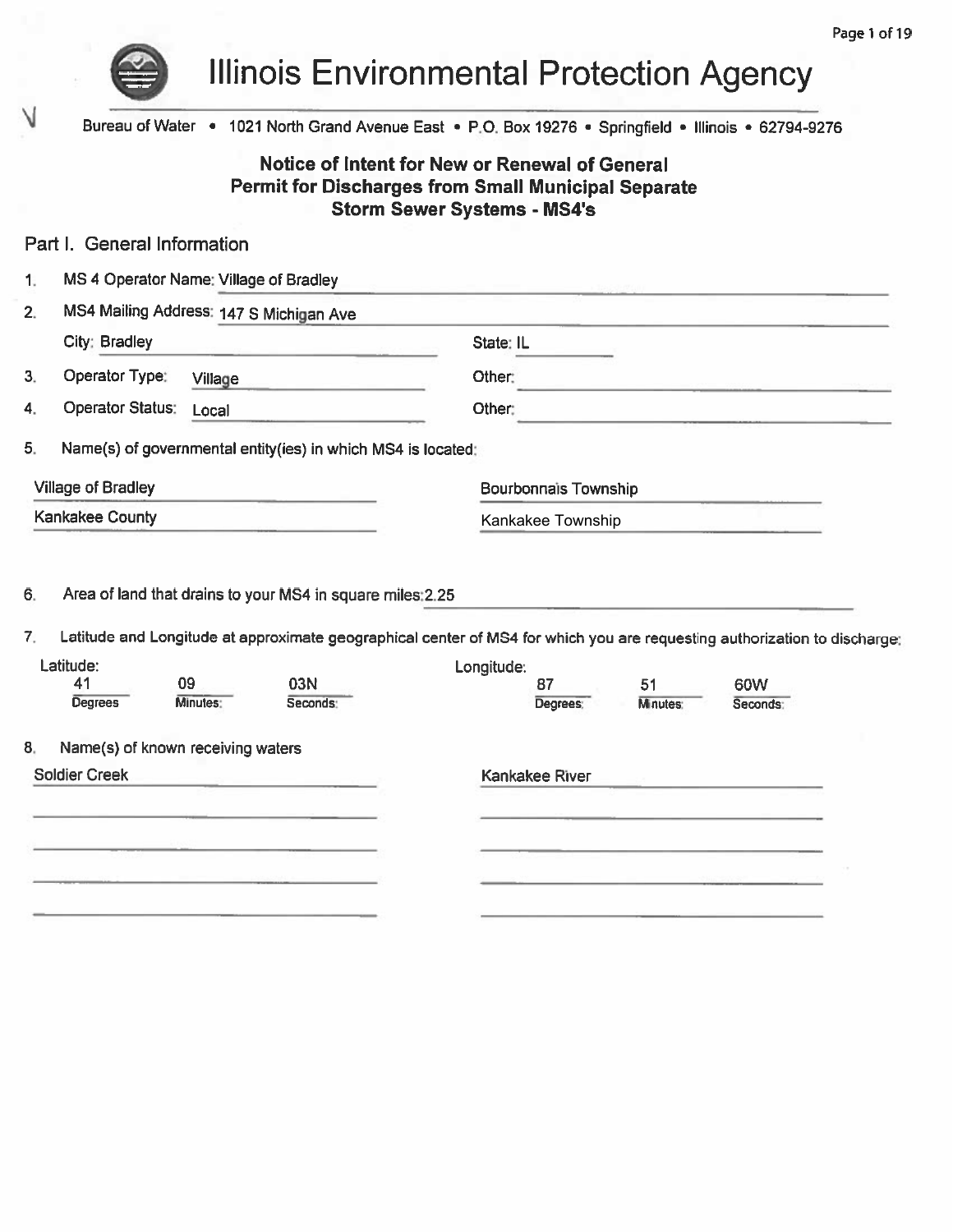9. Persons responsible for implementation or coordination of Stormwater Management Program.

| Name: Jim Bessler                                                        | <b>Title: Public Works Superintendent</b> | Phone: 815-933-3715 |
|--------------------------------------------------------------------------|-------------------------------------------|---------------------|
| Area of Responsibility: Village Utilities, Streets, Alleys, Public Lands |                                           |                     |
| Name: Don Pallissard                                                     | Title: Director of Building Standards     | Phone: 815-933-5068 |
| Area of Responsibility: Building Standards, Site Inspection              |                                           |                     |

Part II. Best Management Practices (include shared responsibilities) which have been implemented or are proposed to be implemented in the MS4 area:

#### A. Public Education and Outreach

Qualifying Local Programs:

Measurable Goals (include shared responsibilities)

**⊠ A.1 Distributed Paper Material** 

**Brief Description of BMP:** 

Provide educational materials at Village Offices

Measurable Goals, including frequencies:

Track number of materials distributed

Milestones:

**Go to Additional** Pages

Year 1:

Provide materials, track number distributed

Year 2:

Provide materials, track number distributed

Year 3:

Provide materials, track number distributed

Year 4:

Provide materials, track number distributed

Year 5:

Provide materials, track number distributed

 $\Box$  A.2 Speaking Engagement

A.3 Public Service Announcement

A.4 Community Event

A.5 Classroom Education Material

A.6 Other Public Education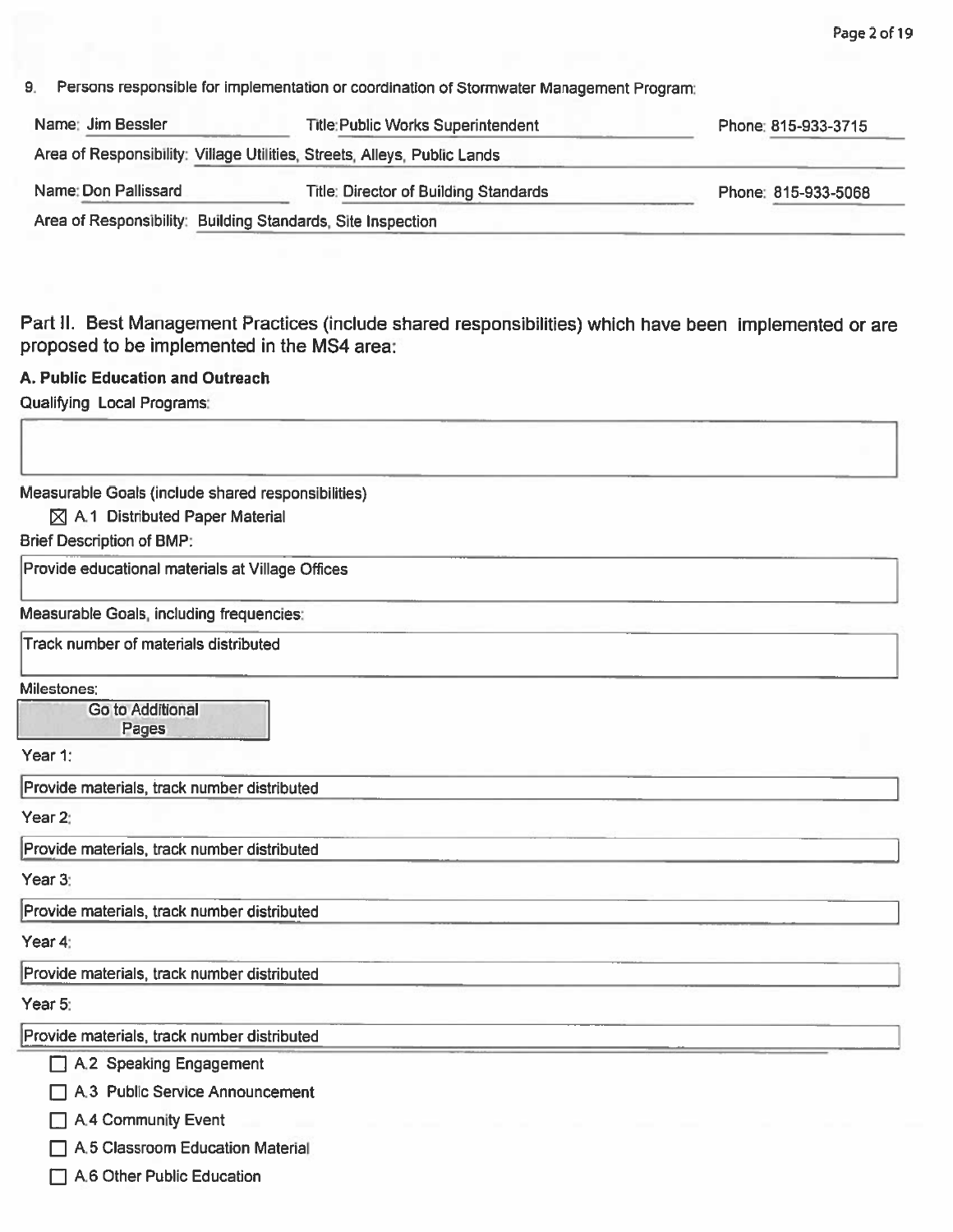#### **B.Public Participation/Involvement**

Measurable Goals (include shared responsibilities)

## **Qualifying Local Programs:**

**Public Meeting** 

| <b>B.2 Educational Volunteer</b>         |                                                                                                        |
|------------------------------------------|--------------------------------------------------------------------------------------------------------|
|                                          |                                                                                                        |
| <b>B.3 Stakeholder Meeting</b>           |                                                                                                        |
| <b>B.4 Public Hearing</b><br>⊠           | (You may need to go to the next page to fill in this information)                                      |
| <b>Brief Description of BMP:</b>         |                                                                                                        |
|                                          | Hold Public Meeting for the publice to provide input as to the adequacy of the permittee's MS4 program |
| Measurable Goals, including frequencies: |                                                                                                        |
| Hold one public meeting each year        |                                                                                                        |
| Milestones:                              |                                                                                                        |
| Year 1:                                  |                                                                                                        |
| Prepare material for public meeting      |                                                                                                        |
| Year 2:                                  |                                                                                                        |
| hold public meeting                      |                                                                                                        |
| Year 3:                                  |                                                                                                        |
| hold public meeting                      |                                                                                                        |
| Year 4:                                  |                                                                                                        |
| hold public meeting                      |                                                                                                        |
| Year 5:                                  |                                                                                                        |
| hold public meeting                      |                                                                                                        |
| <b>Go to Additional</b><br>Pages         |                                                                                                        |
| <b>B.5 Volunteer Monitoring</b><br>٦     |                                                                                                        |

B.6. Program Involvement

**B.7 Other Public Involvement**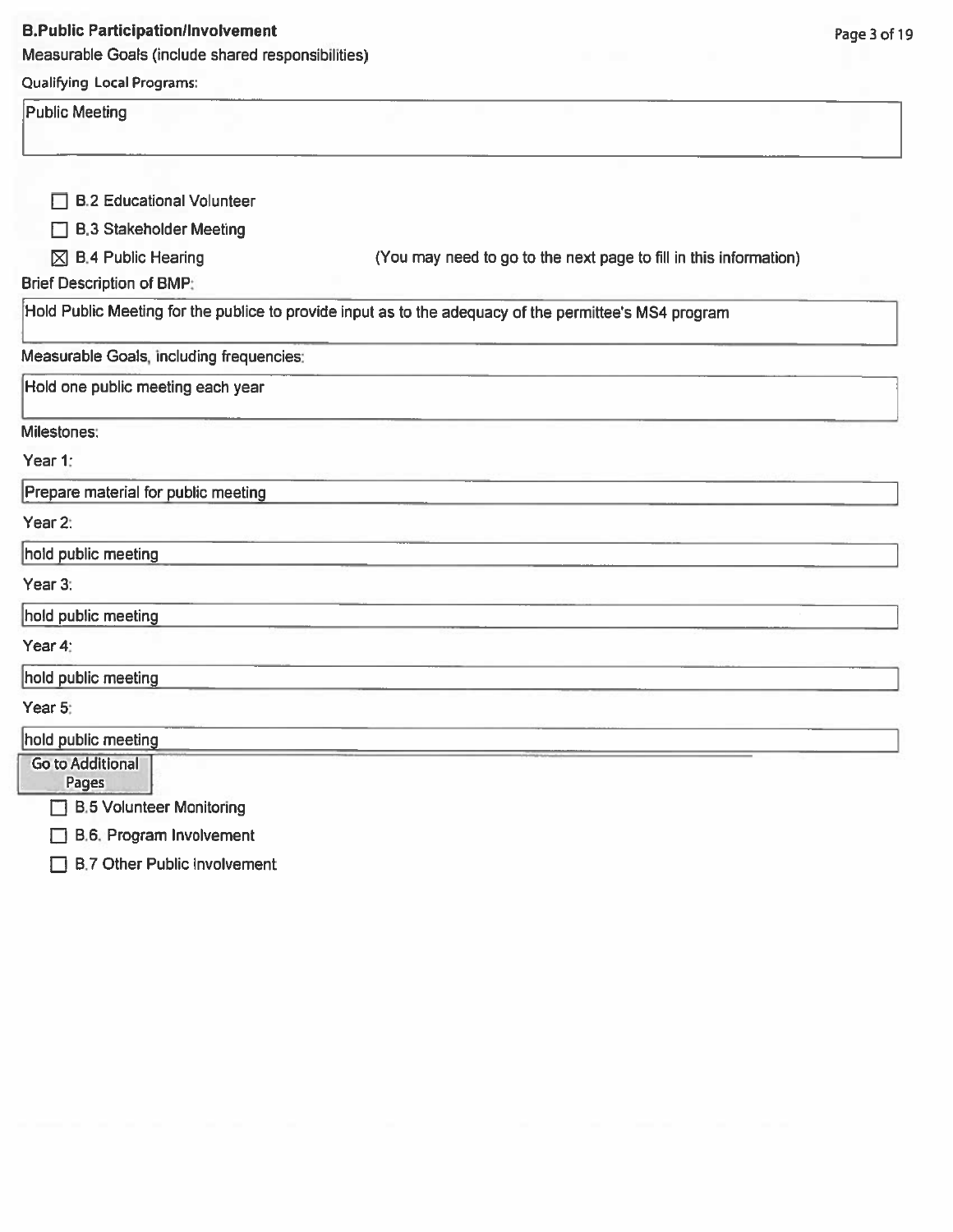# **C. Illicit Discharge Detection and Elimination**

# **Qualifying Local Programs:**

| Update Sewer Map, Ordinance prohibiting non-storm water discharges. Screen outfalls for illicit discharges |                                                                   |  |
|------------------------------------------------------------------------------------------------------------|-------------------------------------------------------------------|--|
| Measurable Goals (include shared responsibilities)                                                         |                                                                   |  |
| $\boxtimes$ C.1 Sewer Map Preparation<br><b>Brief Description of BMP:</b>                                  | (You may need to go to the next page to fill in this information) |  |
| Update Sewer map as needed, identify new or unidentified outfalls                                          |                                                                   |  |
| Measurable Goals, including frequencies:                                                                   |                                                                   |  |
| <b>Update Map Annually</b>                                                                                 |                                                                   |  |
| Milestones:                                                                                                |                                                                   |  |
| Year 1:                                                                                                    |                                                                   |  |
| <b>Update Storm Sewer Map</b>                                                                              |                                                                   |  |
| Year 2:                                                                                                    |                                                                   |  |
| <b>Update Storm Sewer Map</b>                                                                              |                                                                   |  |
| Year 3:                                                                                                    |                                                                   |  |
| <b>Update Storm Sewer Map</b>                                                                              |                                                                   |  |
| Year 4:                                                                                                    |                                                                   |  |
| <b>Update Storm Sewer Map</b>                                                                              |                                                                   |  |
| Year 5:                                                                                                    |                                                                   |  |
| <b>Update Storm Sewer Map</b>                                                                              |                                                                   |  |
| Go to Additional<br>Pages                                                                                  |                                                                   |  |
| $\boxtimes$ C.2 Regulatory Control Program                                                                 | (You may need to go to the next page to fill in this information) |  |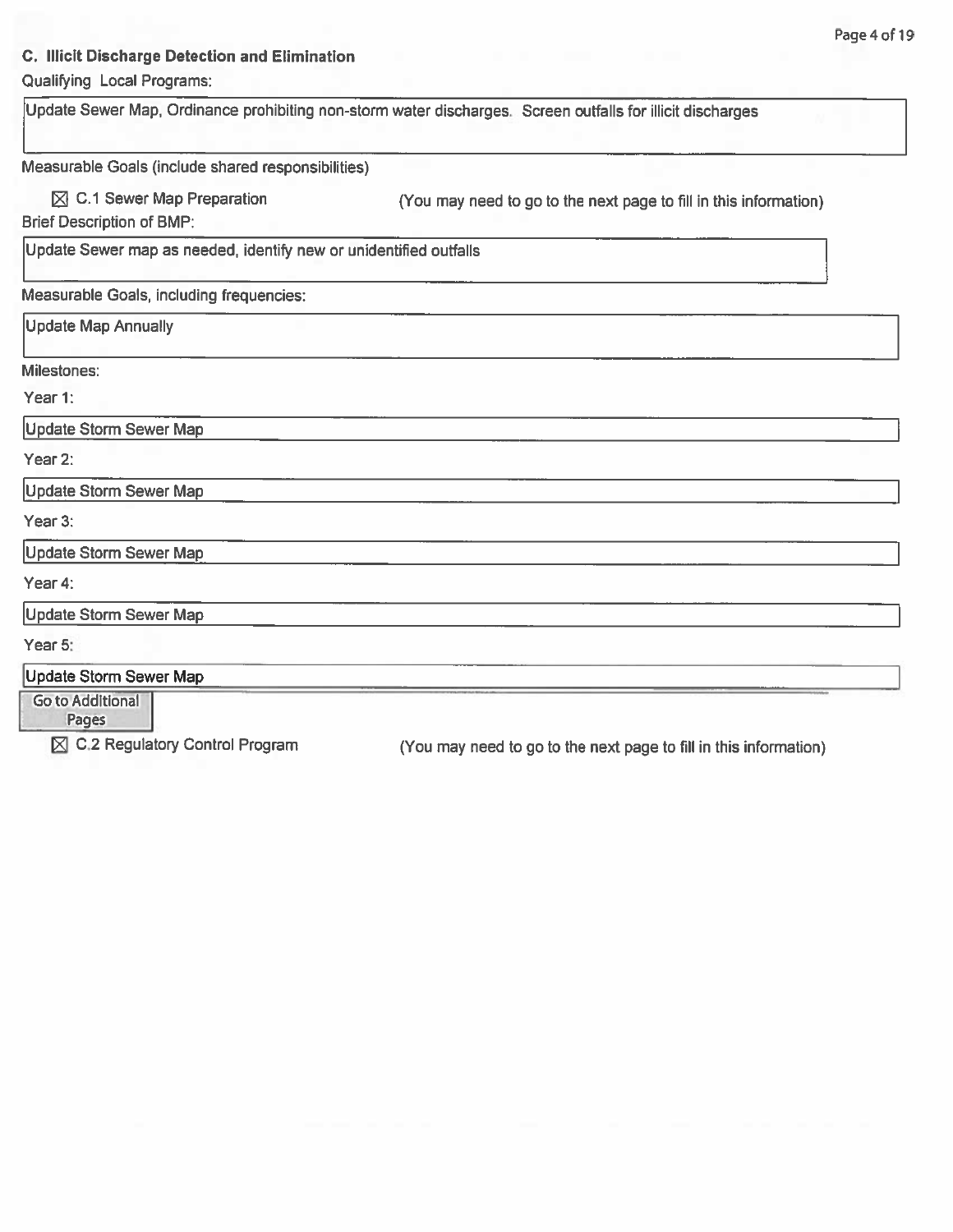| <b>Brief Description of BMP:</b>                                                                                                                                                                             | Page 5 of 19 |
|--------------------------------------------------------------------------------------------------------------------------------------------------------------------------------------------------------------|--------------|
| Ordinance in place for illicit discharges                                                                                                                                                                    |              |
| Measurable Goals, including frequencies:                                                                                                                                                                     |              |
| Review and update ordinance to address discharges as needed.                                                                                                                                                 |              |
| Milestones:                                                                                                                                                                                                  |              |
| Year 1:                                                                                                                                                                                                      |              |
| Review and update ordinance                                                                                                                                                                                  |              |
| Year 2:                                                                                                                                                                                                      |              |
| Review and update ordinance                                                                                                                                                                                  |              |
| Year 3:                                                                                                                                                                                                      |              |
| Review and update ordinance                                                                                                                                                                                  |              |
| Year 4:                                                                                                                                                                                                      |              |
| Review and update ordinance                                                                                                                                                                                  |              |
| Year 5:                                                                                                                                                                                                      |              |
| Review and update ordinance                                                                                                                                                                                  |              |
| Go to Additional<br>Pages<br>C.3 Detection/Elimination Prioritization Plan<br>П<br>$\boxtimes$ C.4 Illicit Discharge Tracing Procedures<br>(You may need to go to the next page to fill in this information) |              |
| <b>Brief Description of BMP:</b>                                                                                                                                                                             |              |
| Observe storm sewer outfalls to identify possible illicit discharges                                                                                                                                         |              |
| Measurable Goals, including frequencies:                                                                                                                                                                     |              |
| observe all outfalls in village annually                                                                                                                                                                     |              |
| Milestones:                                                                                                                                                                                                  |              |
| Year 1:                                                                                                                                                                                                      |              |
| observe outfalls                                                                                                                                                                                             |              |
| Year 2:                                                                                                                                                                                                      |              |
| observe outfalls                                                                                                                                                                                             |              |
| Year 3:                                                                                                                                                                                                      |              |
| observe outfalls                                                                                                                                                                                             |              |
| Year 4:                                                                                                                                                                                                      |              |
| observe outfalls                                                                                                                                                                                             |              |
| Year 5:                                                                                                                                                                                                      |              |
| observe outfalls                                                                                                                                                                                             |              |
| <b>Go to Additional</b><br>Pages                                                                                                                                                                             |              |
| C.5 Illicit Source Removal Procedures                                                                                                                                                                        |              |
| C.6 Program Evaluation and Assessment                                                                                                                                                                        |              |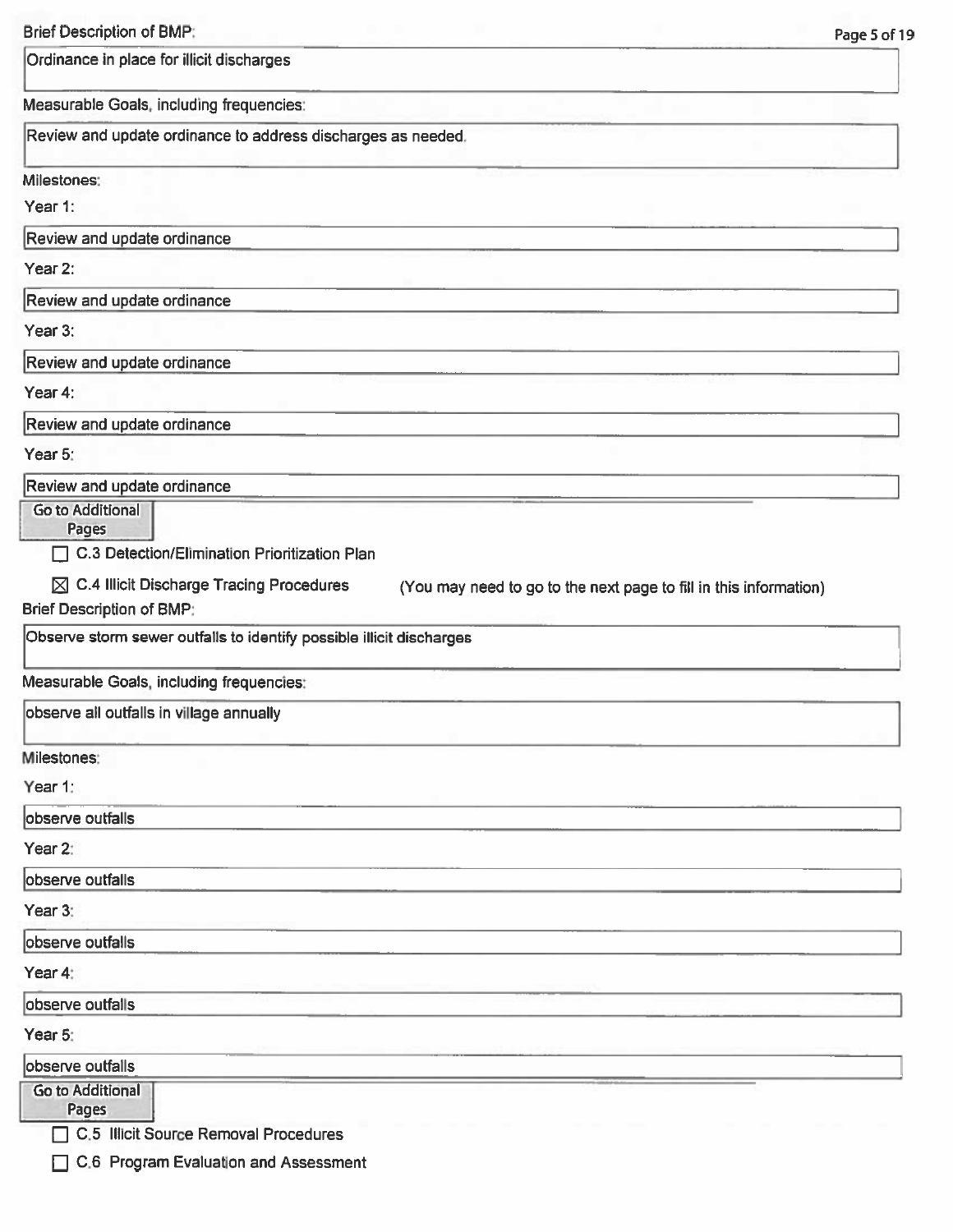C.7 Visual Dry Weather Screening

C.8 Pollutant Field Testing

 $\Box$  C.9 Public Notification

C.10 Other Illicit Discharge Controls

## **D. Construction Site Runoff Control**

Measurable Goals (include shared responsibilities)

Qualifying Local Programs:

D.1 Regulatory Control Program

 $\boxtimes$  D.2 Erosion and Sediment Control BMPs (You may need to go to the next page to fill in this information) **Brief Description of BMP:** 

Village ordinances require the use of BMP's for construction sites

Measurable Goals, including frequencies:

Update ordinances annually as needed to follow current BMP's

Milestones:

Year 1:

Review and revise ordinances and design standards

Year 2:

Review and revise ordinances and design standards

Year 3:

Review and revise ordinances and design standards

Year 4:

Review and revise ordinances and design standards

Year 5:

Review and revise ordinances and design standards

**Go to Additional** 

Pages D.3 Other Waste Control Program

 $\boxtimes$  D.4 Site Plan Review Procedures

(You may need to go to the next page to fill in this information)

**Brief Description of BMP:** 

Review site plans for conformance with ordinances and storm water controls

Measurable Goals, including frequencies:

track number of plan reviews completed.

Milestones:

Year 1:

complete checklist for reviews, record number of sites reviewed

Year 2: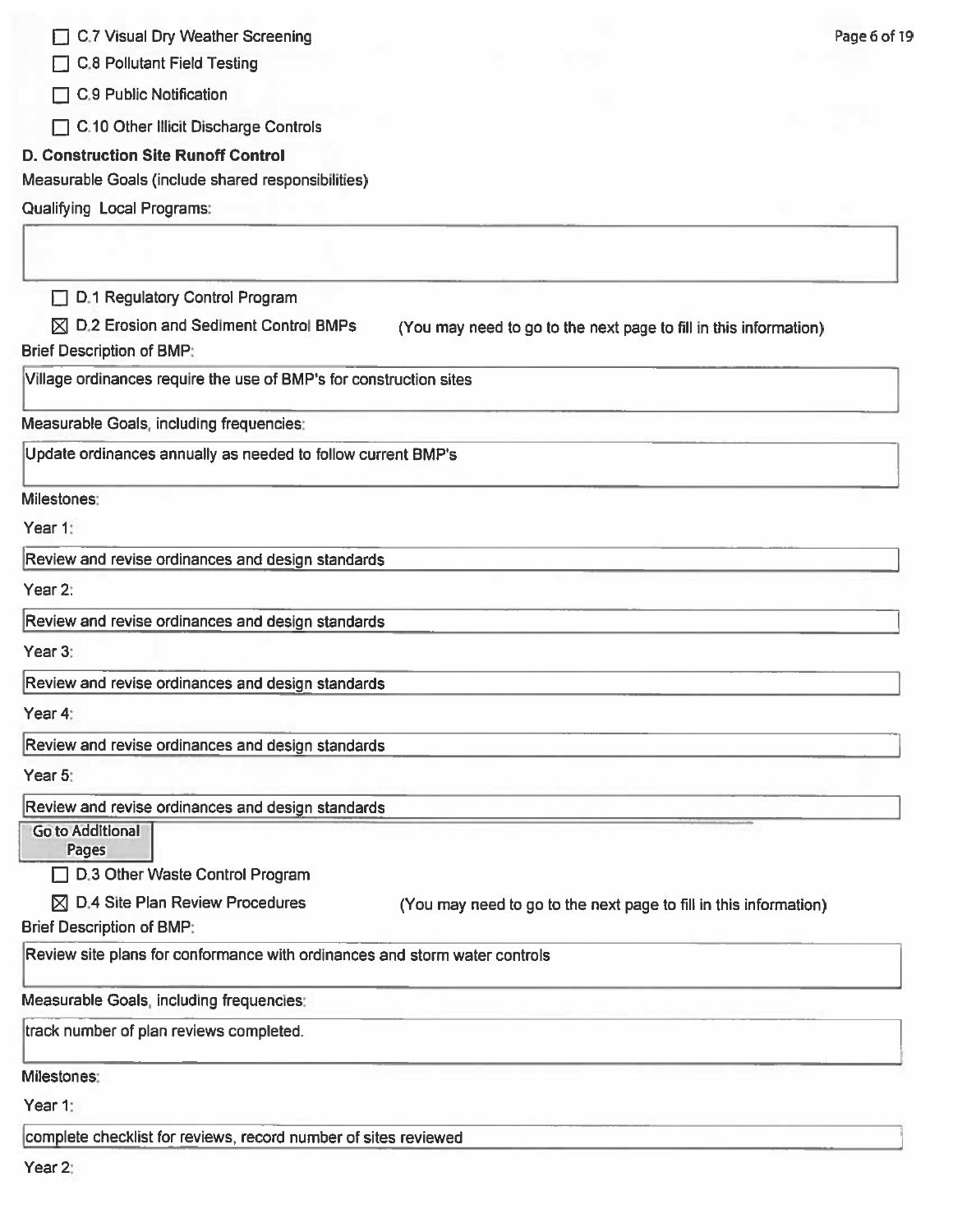| complete checklist for reviews, record number of sites reviewed | Page 7 of 19 |
|-----------------------------------------------------------------|--------------|
| Year 3:                                                         |              |
| complete checklist for reviews, record number of sites reviewed |              |
| Year 4:                                                         |              |
| complete checklist for reviews, record number of sites reviewed |              |
| Year 5:                                                         |              |
| complete checklist for reviews, record number of sites reviewed |              |
| <b>Go to Additional</b><br>Pages                                |              |
| D.5 Public Information Handling Procedures                      |              |

D.6 Site Inspection/Enforcement Procedures

D.7 Other Construction Site Runoff Controls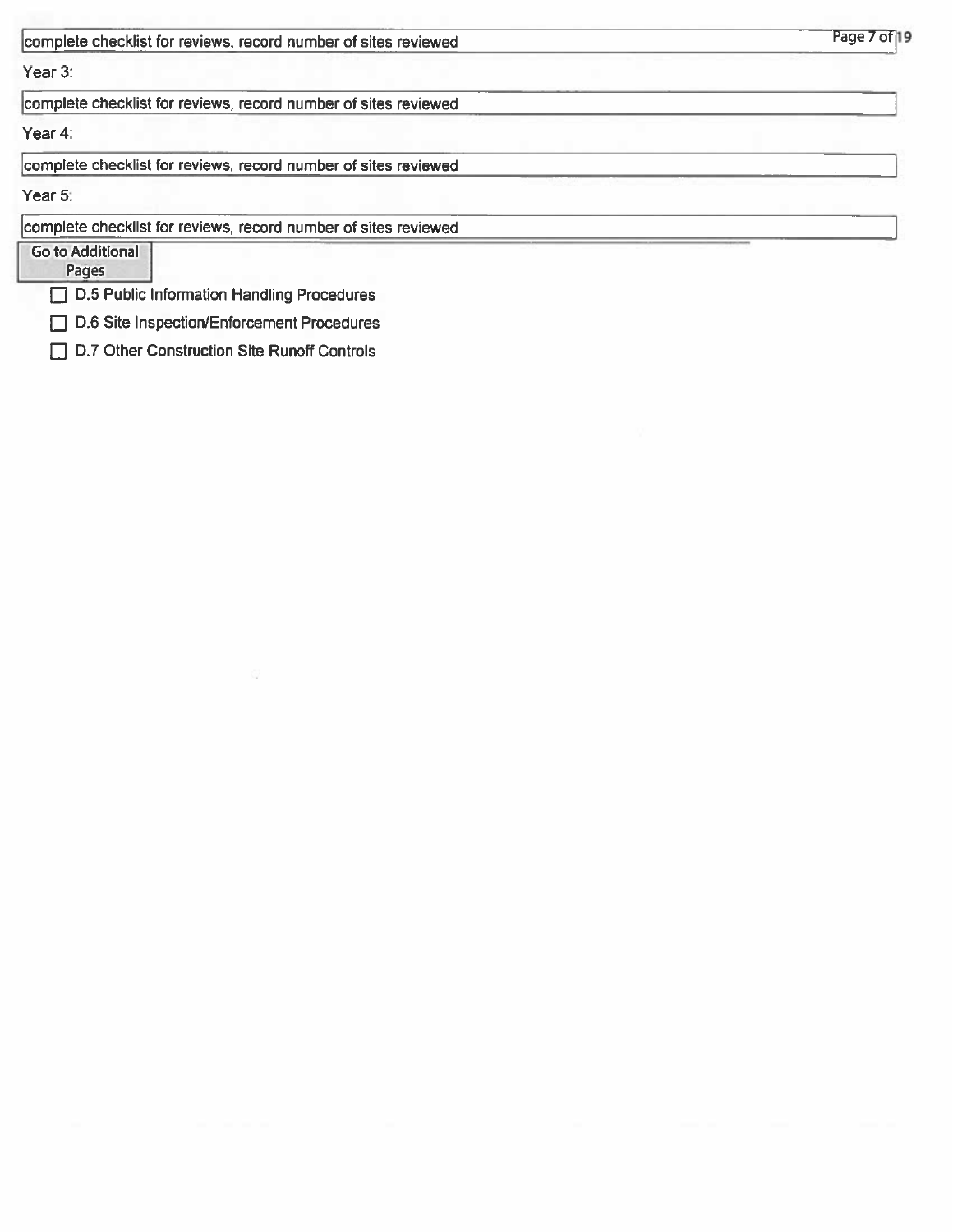## **E. Post-Construction Runoff Control**

Qualifying Local Programs:

| Measurable Goals (include shared responsibilities)                                                       |  |
|----------------------------------------------------------------------------------------------------------|--|
|                                                                                                          |  |
| E.1 Community Control Strategy                                                                           |  |
| E.2 Regulatory Control Program<br>⊠                                                                      |  |
| <b>Brief Description of BMP:</b>                                                                         |  |
| Village ordinances require the use of low impact design (LID) and best management practice (BMP) aspects |  |
| Measurable Goals, including frequencies:                                                                 |  |
| review site plans, revise ordinances as needed bi annually                                               |  |
| Milestones:                                                                                              |  |
| Year 1:                                                                                                  |  |
| Review and revise design standards                                                                       |  |
| Year 2:                                                                                                  |  |
| N/A                                                                                                      |  |
| Year 3:                                                                                                  |  |
| Review and revise design standards                                                                       |  |
| Year 4:                                                                                                  |  |
| N/A                                                                                                      |  |
| Year 5:                                                                                                  |  |
| Review and revise design standards                                                                       |  |
| Go to Additional                                                                                         |  |

⊠ E.3 Long Term O & M Procedures

(You may need to go to the next page to fill in this information)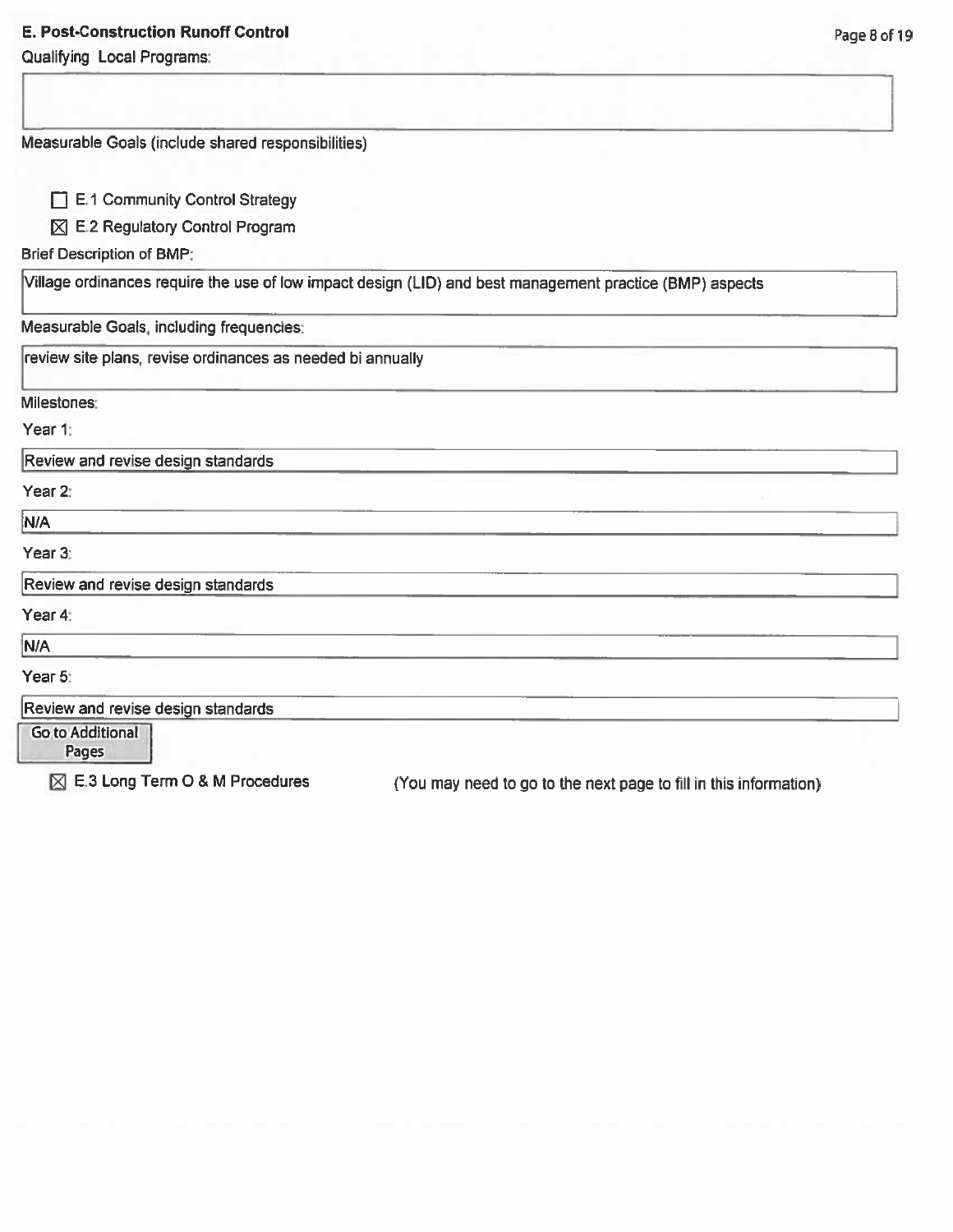Conduct visits to detention facilities to inspect outlet control structures and native plantings

#### Measurable Goals, including frequencies:

Engineer will inspect ponds once every five years. Ecologist inspect and maintain native plantings

#### Milestones:

Year 1:

#### **Record site visits**

Year 2:

**Record site visits** 

Year 3:

**Record site visits** 

Year 4:

Record site visits

Year 5:

**Record site visits** 

**Go to Additional** 

Pages

 $\boxtimes$  E.4 Pre-Construction Review of BMP Designs (You may need to go to the next page to fill in this information) **Brief Description of BMP:** 

Review site plans to confirm compliance with ordinances and storm water controls. Complete site review checklist.

Measurable Goals, including frequencies:

Record number of plan reviews completed.

Milestones:

Year 1:

Complete reviews

Year 2:

Complete reviews

Year 3:

Complete reviews

Year 4:

Complete reviews

Year 5:

Complete reviews

**Go to Additional** 

Pages

 $\boxtimes$  E.5 Site Inspections During Construction

(You may need to go to the next page to fill in this information)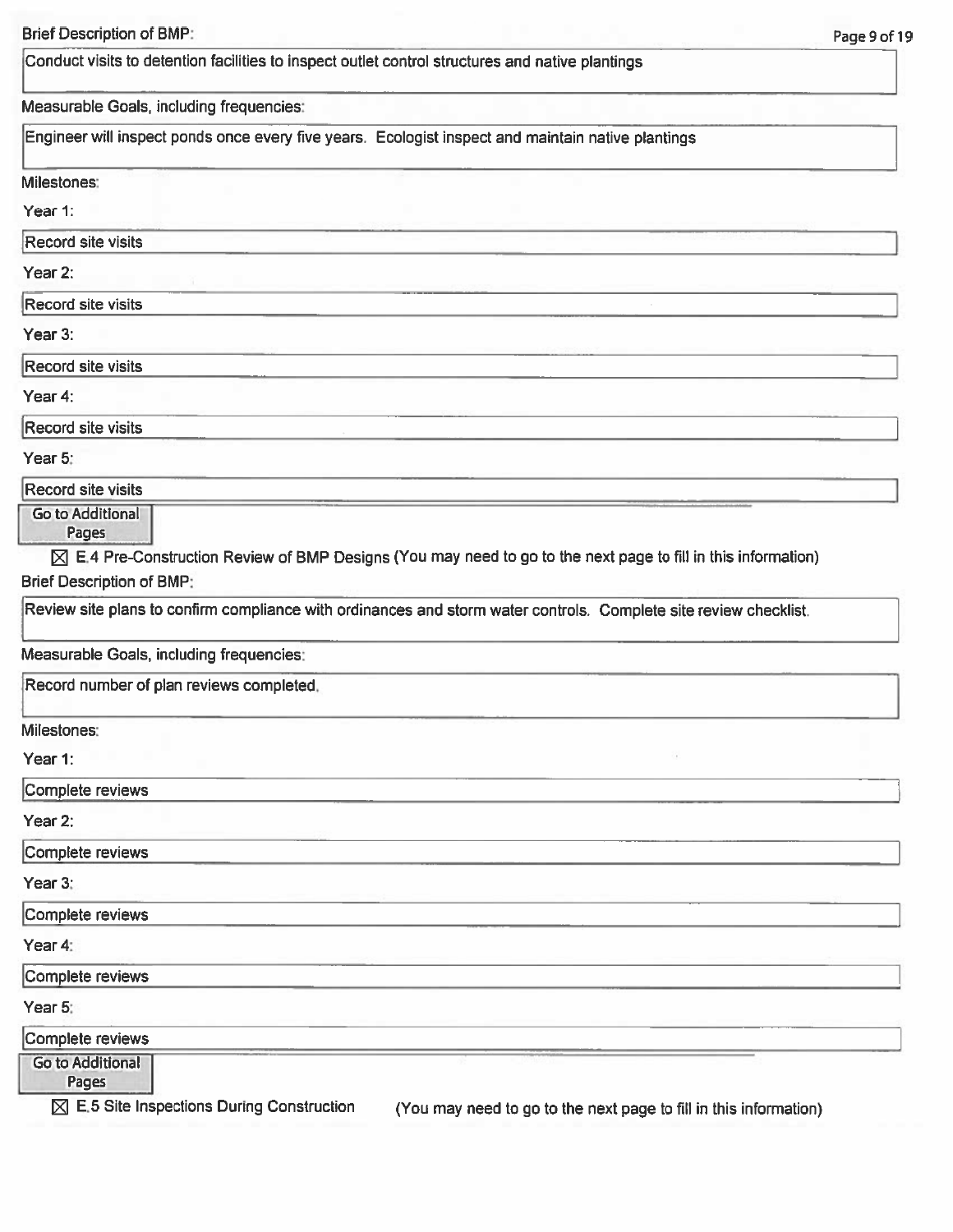Visit construction sites to confirm BMP's are in place, provide additional guidance and education, issue warnings, or asses penalties.

Measurable Goals, including frequencies:

Keep log of site visits and the condition of BMP's at each site

Milestones:

Year 1:

Visit sites, complete log

Year 2:

Visit sites, complete log

Year 3:

Visit sites, complete log

Year 4:

Visit sites, complete log

Year 5:

Visit sites, complete log

**Go to Additional** 

Pages E.6 Post-Construction Inspections

E.7 Other Post-Construction Runoff Controls

# F. Pollution Prevention/Good Housekeeping

Measurable Goals (include shared responsibilities)

Qualifying Local Programs:

 $\boxtimes$  F.1 Employee Training Program

(You may need to go to the next page to fill in this information)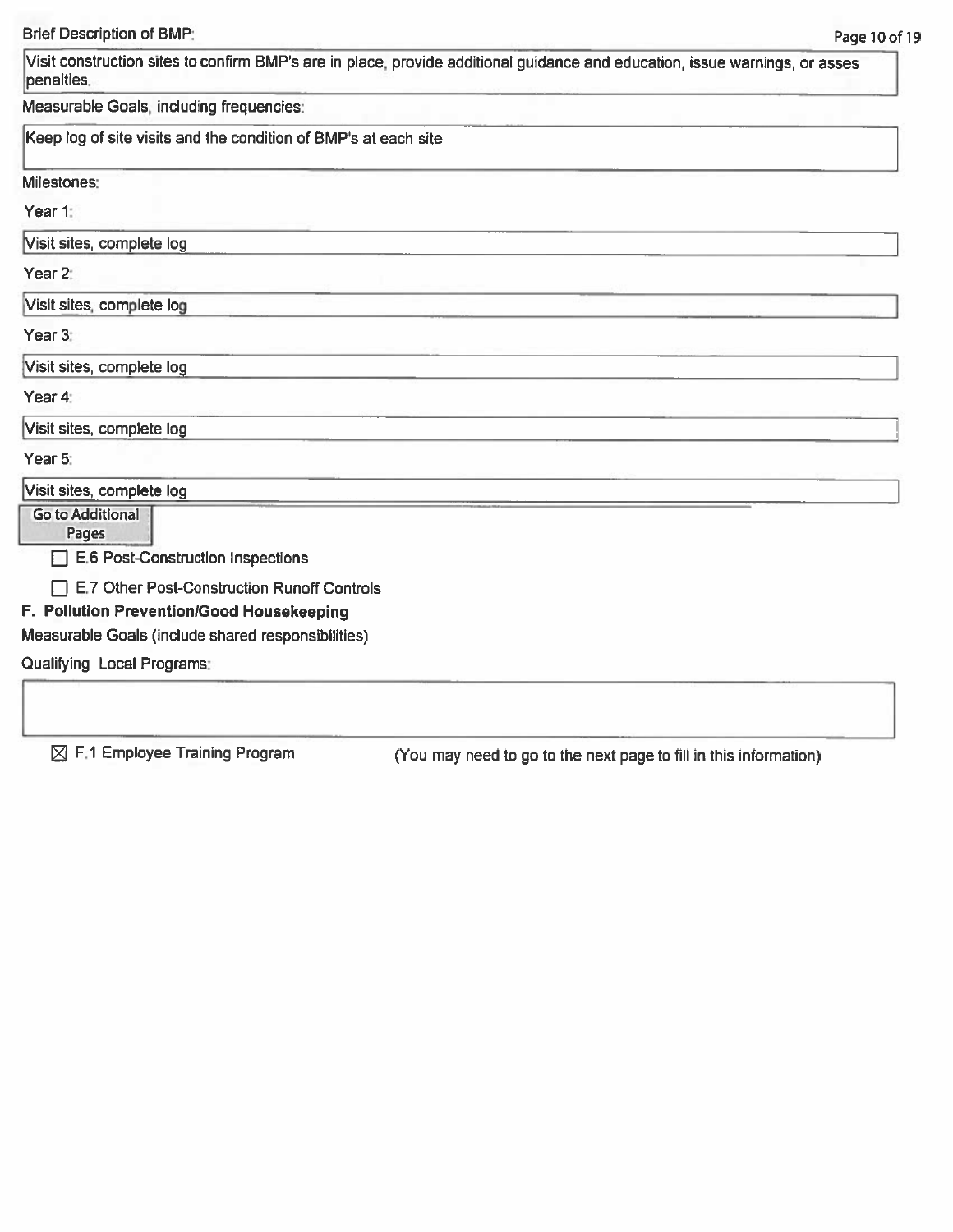Train public works employees to recongize site construction BMP's and good house keeping techniques.

#### Measurable Goals, including frequencies:

Hold annual training on recognizing proper sediment control measures, open space maintenance, fleet maintenance, and storage of materials.

#### Milestones:

Year 1:

Training

Year 2:

Training

Year 3:

Training

Year 4:

Training

Year 5:

Training

Go to Additional

Pages

 $\Box$  F.2 Inspection and Maintenance Program

 $\boxtimes$  F.3 Municipal Operations Storm Water Control (You may need to go to the next page to fill in this information)

**Brief Description of BMP:** 

Street cleaning, leaf pickup, and inlet clean out

Measurable Goals, including frequencies:

The village will be divided into sections to allow weekly street sweeping, each fall leaf pickup will be provided, inlet clean out will be performed on an as needed basis.

Milestones:

Year 1:

Weekly street sweeping, annual leaf pickup, and as needed inlet clean out

Year 2:

Weekly street sweeping, annual leaf pickup, and as needed inlet clean out

Year 3:

Weekly street sweeping, annual leaf pickup, and as needed inlet clean out

Year 4:

Weekly street sweeping, annual leaf pickup, and as needed inlet clean out

Year 5:

Weekly street sweeping, annual leaf pickup, and as needed inlet clean out

Go to Additional Pages

F.4 Municipal Operations Waste Disposal

F.5 Flood Management/Assess Guidelines